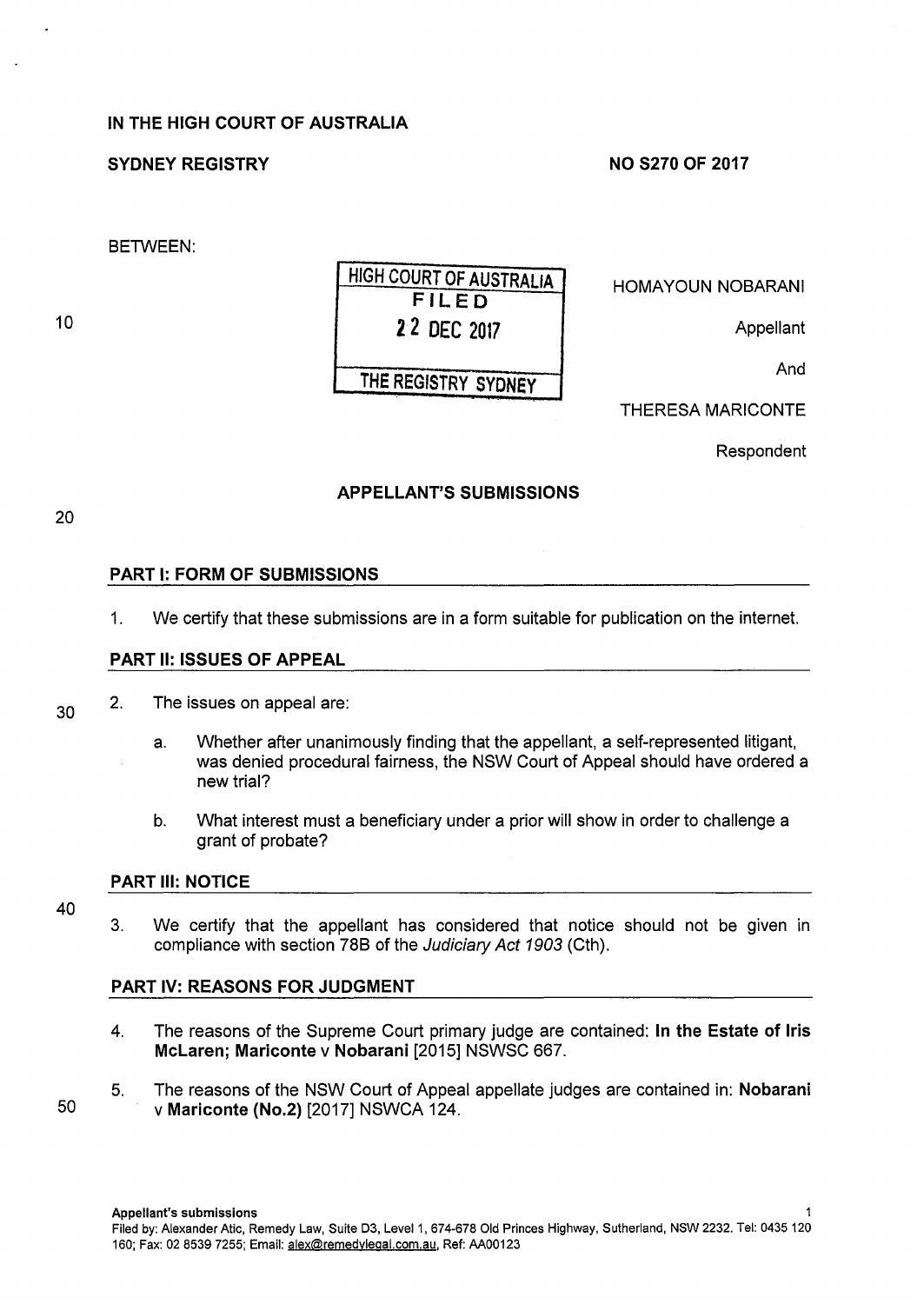# PART V: RELEVANT FACTS

- 6. On 12 December 2013 the late Iris McLaren ("the Deceased") died. <sup>1</sup>
- 7. On 5 December 2013, i.e. one week before she died, the Deceased made a will ("the 2013 Will").<sup>2</sup> The Deceased named Teresa Ann Mariconte ("the Respondent") as executrix. The 2013 Will purports to be witnessed by Ms Rachel Parseghian and Mr Chen Yuanun.<sup>3</sup> By the 2013 Will, the Deceased gave the whole of the estate to the Respondent.4 At the time the 2013 Will was made, the Deceased had been in hospital for some weeks and was suffering 10 from the final and very painful stages of oesophageal cancer.<sup>5</sup>
	- 8. Homayoun Nobarani ("the Appellant") claimed he had an interest in opposing the grant of probate to the Respondent.<sup>6</sup> The Appellant sought to cast doubt on, the execution of the 2013 Will, the Deceased's knowledge and approval that the 2013 Will was a testamentary instrument and also her capacity to execute the 2013 Will.?
- 9. On 23 January 2014 the Appellant filed a caveat under r.78.66 Supreme Court Rules ("the Rules") against the grant of probate in the estate of the Deceased, without notice to him 20 ("the First Caveat").
	- 10. On 5 February 2014 the Animal Welfare League of New South Wales ("the League") also lodged a caveat under r.78.66 against the grant of probate in the estate of the Deceased without notice to the League ("the League's Caveat"). The League claimed an interest as beneficiary named under a Will of the Deceased dated 12 August 2004. <sup>8</sup>
	- 11. On 11 February 2014 the Respondent filed a Summons for probate of the 2013 Will.<sup>9</sup> The affidavit in support of the Summons asserted that the Deceased's estate had a gross value

30

<sup>2</sup> Primary judgment [2]

<sup>3</sup> CA Reasons [57]

- <sup>4</sup>CA Reasons [57]; Primary judgment [23]
- 40 <sup>5</sup>Primary judgment [19]
	- <sup>6</sup> Primary judgment [12]

<sup>&</sup>lt;sup>1</sup> NSW Court of Appeal ("CA") Reasons [57]; Primary judgment [23]

<sup>&</sup>lt;sup>7</sup> Primary judgment [12]

<sup>&</sup>lt;sup>8</sup> CA Reasons [69]. A document bearing the title "12<sup>th</sup> August, '004" was in evidence before the primary judge ("the 2004 document"). The 2004 document gave directions for a bequest to the Respondent in the sum of \$10,000 together with certain items of jewellery, as well as bequests of chattels to other persons. After the description of some jewellery, the 2004 document provided that certain unspecified jewellery was to be shared between the Appellant as well as Mr Bradstreet, Ms Couzner, Mrs Nixon, Mrs Powell, Mrs Rosenthal and the Respondent. The 2004 document stated that Mr Bradstreet was to "adjudicate". CA Reasons [70], [72], [73].

<sup>&</sup>lt;sup>9</sup> CA Reasons [75]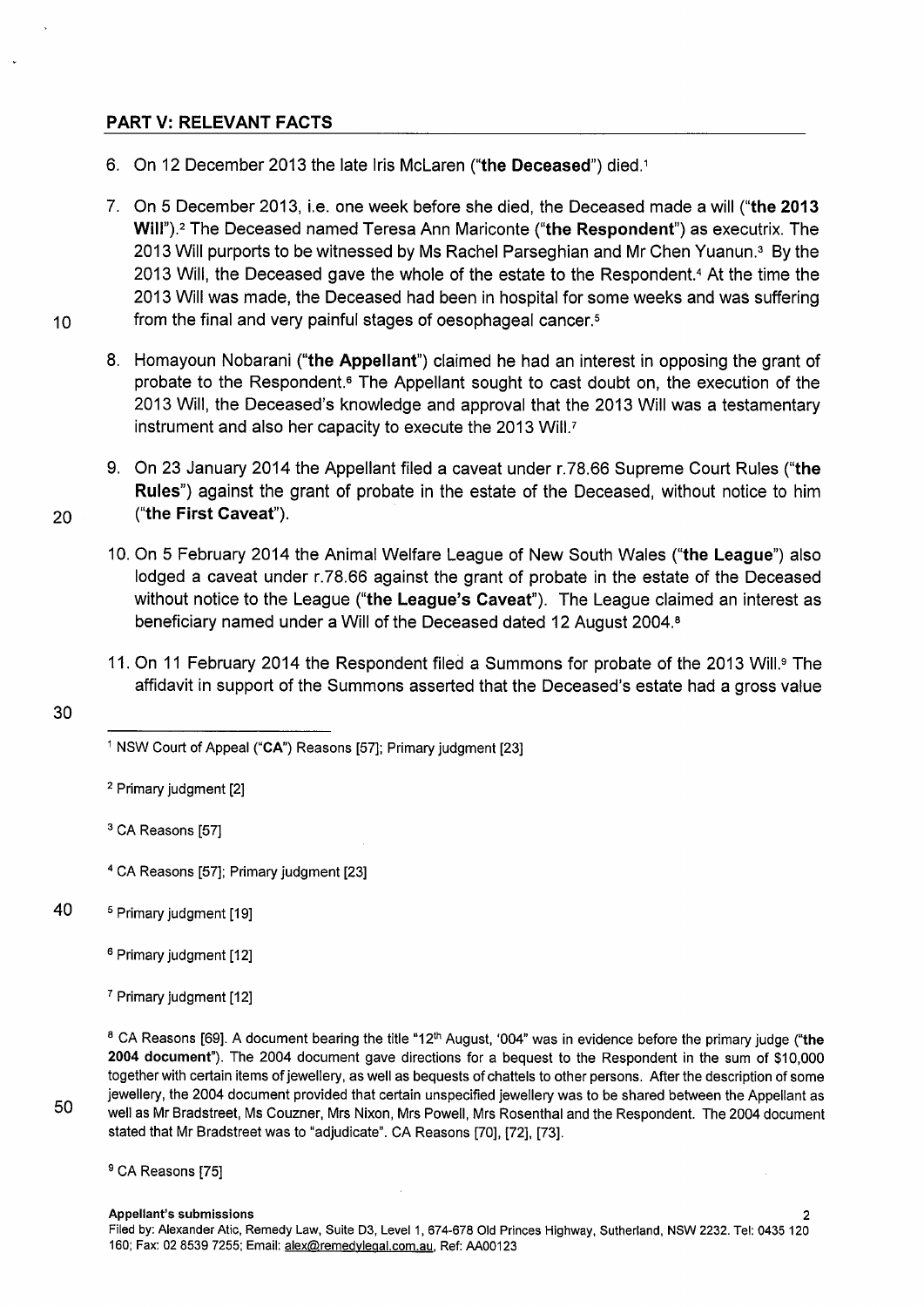of \$2,121,598.82 and a net value of \$2,106,958.82.10 The Summons did not join the Appellant or the League.11

- 12. On 14 February 2014 the Respondent filed a Notice of Motion under r.78.71, seeking orders that the First Caveat and the League's Caveat cease to be in force **("the Caveat Motion").**  Both the League and the Appellant were joined as Respondents to that motion. <sup>12</sup>
- 13. On 24 February 2014 the Appellant swore an affidavit, in relation to the Caveat Motion in which he said, inter alia, that he had filed a caveat as he was a beneficiary under the 10 Deceased's "previous wills" and said that he had visited the Deceased on 5 December 2013 for over an hour and that she was not alert but sleepy and barely spoke.<sup>13</sup>
	- 14. On 15 May 2014 the Respondent filed a Statement of Claim seeking an order that she be granted probate of the 2013 Will. The League was the only defendant named in that Statement of Claim.14
- 15. On 21 August 2014 the Respondent filed an affidavit made on 23 July 2014 by Ms Rachel Parseghian. Ms Parseghian said that she witnessed the 2013 Will on 5 December 2013 20 when she was visiting her mother who was a patient in the same hospital as the Deceased.<sup>15</sup>
	- 16. By 23 July 2014 the Appellant's first caveat had expired with the effluxion of time (six (6) months). He filed another caveat against the grant of probate of the Deceased's estate on 15 September 2014 **("the Second Caveat").**
- 17. On 24 November 2014 a deputy registrar of the Supreme Court made orders that the Respondent serve on the beneficiaries named in an earlier Will made in 2004, notice of proceedings under r.78.57 of the Rules.<sup>16</sup> On the same day, another deputy registrar of the  $30\,$  Court fixed the proceedings commenced by the Respondent for hearing before the primary judge on 20 and 21 May 2015.17
- 

50

40 <sup>11</sup> CA Reasons [75]; NSWCA Red Book pg. 1-2.

12 CA Reasons [76]

- 13 CA Reasons [77]
- 14 CA Reasons [78]
- 15 CA Reasons [82]
- <sup>16</sup> CA Reasons [84]
- 17 CA Reasons [84]

<sup>&</sup>lt;sup>10</sup> CA Reasons [75]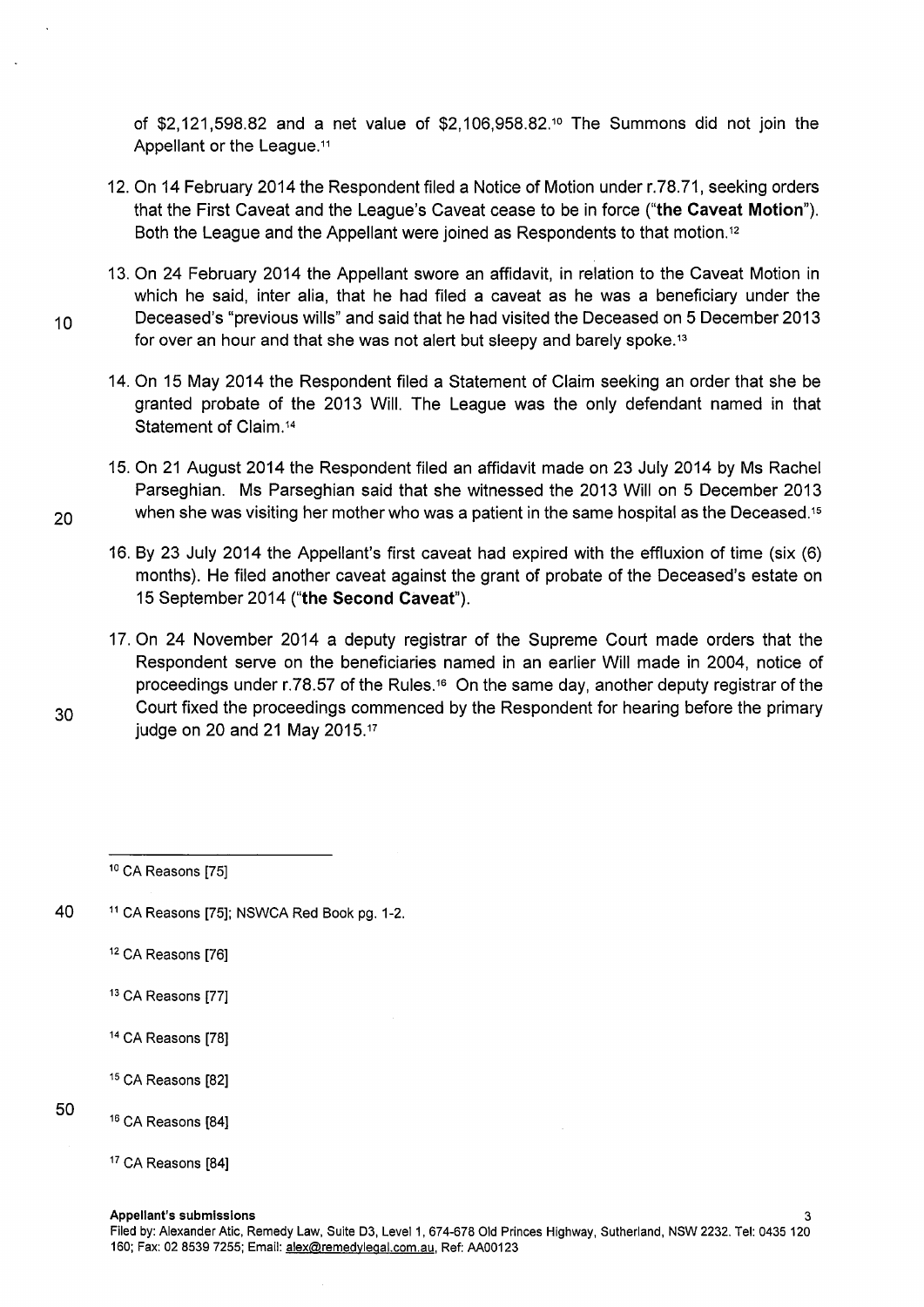- 18. On 21 December 2014 the League filed a Defence to the Statement of Claim as well as a Cross-Claim.<sup>18</sup> On 10 February 2015 the League elected to take no further part in the proceedings. <sup>19</sup>
- 19. On 14 January 2015 the Respondent served on the Appellant a notice of proceedings together with a copy of her affidavit of 31 January 2014 and a copy of the Statement of Claim.<sup>20</sup>
- 20. On 19 March 2015 the Respondent filed a Notice of Motion seeking an order that judgment <sup>1</sup>o be entered against the Appellant with costs **("the Summary Judgment Motion").** lt is difficult to understand what purpose was intended by the Summary Judgment Motion as the Appellant had not been named as a defendant in the Statement of Claim. <sup>21</sup>
	- 21. On 30 March 2015 the proceedings came before Hallen J., for directions. His Honour asked the Appellant why he had not put on a Defence to the Statement of Claim and told the Appellant that a Statement of Claim had been served and that he had 28 days to file a Defence but had not done so. $22$  At this stage the Respondent had not yet named the Appellant as a defendant in the Statement of Claim.
- 20 22. On 23 April 2015 the matter came before Hallen J. again, at which time no order had been made extending the operation of the First Caveat or the Second Caveat. Both caveats had lapsed by effluxion of time.<sup>23</sup> Hallen J. indicated that he was disposed to give the Respondent leave to amend the Caveat Motion identifying the caveats and he would then give the Appellant an opportunity to put on any evidence in response to the amended motion. He also said he would leave "the entire issue" of the determination of whether the caveat should cease to be in force for the primary judge to deal with on 20 May 2015.24 Hallen J. said that if the primary judge determined that the caveat should not cease to be in force, the 30 primary judge could make directions as to the further conduct of the proceedings. His Honour also observed that the undetermined Summary Judgment Motion was a "waste of time" particularly when the Appellant had not been named as a defendant in the Statement of Claim. <sup>25</sup>
	- 23. Hallen J. then said that the alternative was to give the Respondent leave to file an Amended Statement of Claim naming the Appellant as a defendant, dismiss the Caveat Motion and let
	- <sup>18</sup> CA Reasons [81]
- 40

50

- <sup>19</sup> CA Reasons [81]
- 20 CA Reasons [85]
- <sup>21</sup> CA Reasons [88]
- 22 CA Reasons [89]
- <sup>23</sup> CA Reasons [98]
	- 24 CA Reasons [99]
	- 25 CA Reasons [99]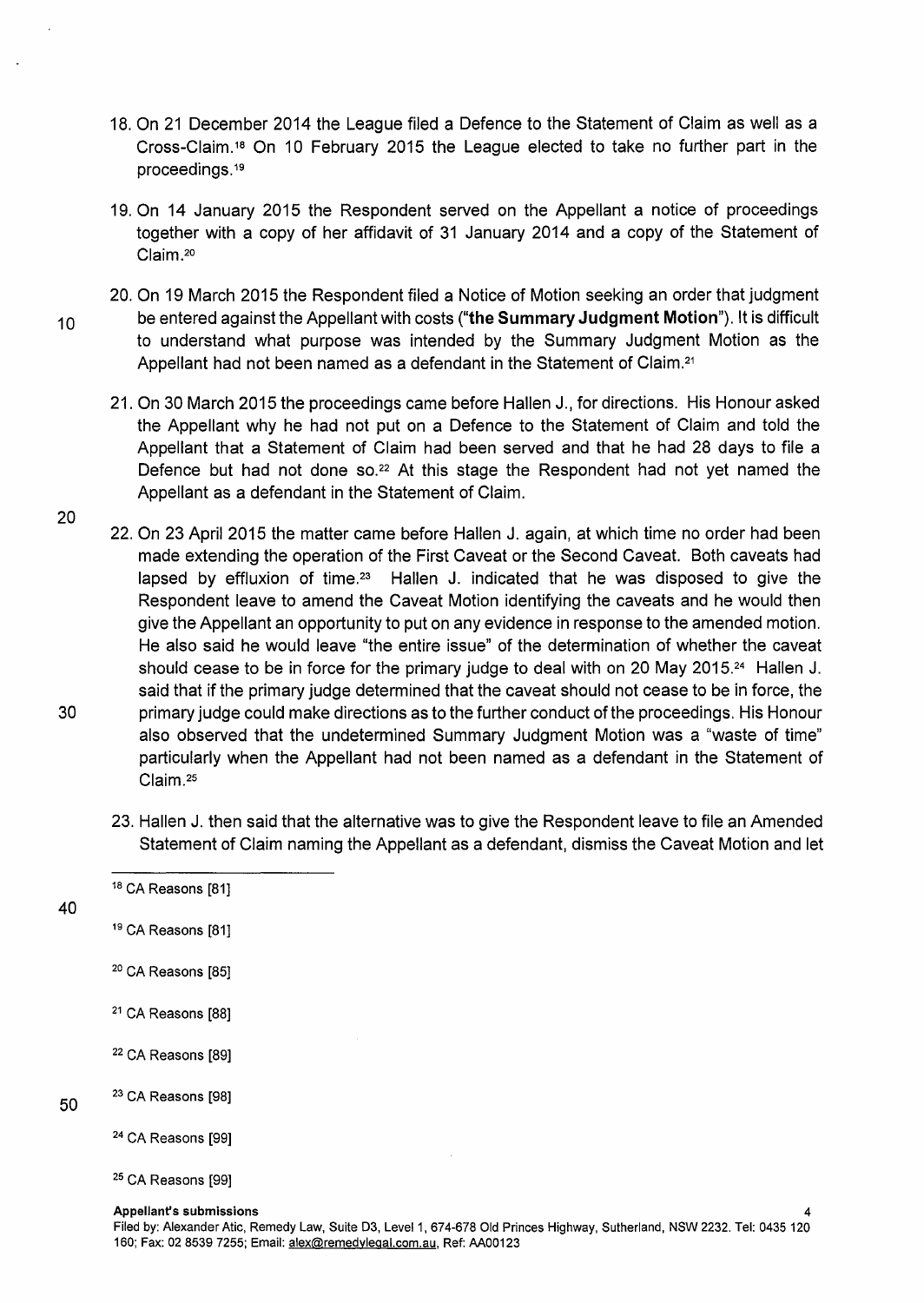the Appellant put on any evidence he wanted to, including a defence and any affidavits on which he wished to rely. Senior Counsel for the Respondent urged Hallen J. not to adopt that course and suggested that the most expeditious way of dealing with the matter would be for the Caveat Motion to be amended and for the matter to go before the primary judge "on that issue".<sup>26</sup> Hallen J. said that in the event that the primary judge considered the caveat should remain in force or alternatively, that there was a basis for the matter proceeding by way of pleadings, the Respondent would have to proceed by filing an Amended Statement of Claim. Senior Counsel for the Respondent accepted that proposition.27

- 10 24. Hallen J. granted leave to the Respondent to file and serve an amended Caveat Motion by 24 April 2015 and directed that the hearing before the primary judge on 20 and 21 May 2015 be limited to determination of the question of whether the caveats lodged by the Respondent should cease to be in force.<sup>28</sup>
	- 25. On 24 April 2015 the Respondent filed an amended motion seeking orders that the First Caveat and the Second Caveat cease to be in force.<sup>29</sup> The caveats continued to drive the conduct of the proceedings.<sup>30</sup>
- 20 26. The proceedings came before the primary judge for directions on 14 May 2015. The Appellant was unrepresented. The primary judge sought to understand what was the nature of the hearing commencing the following week. His Honour indicated that he was inclined to let "it all happen as though it were a kind of final hearing''. Senior Counsel for the Respondent urged his Honour to do so.31 That approach on the part of Senior Counsel for the Respondent appeared to be inconsistent with the stance adopted before Hallen J when it was said by him that the most expeditious way of dealing with the matter was that it go before the primary judge on the issue raised by the Caveat Motion.<sup>32</sup> The primary judge was proposing a final hearing of the grant of probate of the 2013 Will which was a significant 30 change from the hearing proposed by Hallen J. which was to be limited to the hearing of the amended Caveat Motion.<sup>33</sup>
	- 27. The trial judge ordered the Appellant to file and serve a Defence by Monday, 18 May 2015. He also gave directions for the serving of subpoenas and sought to confirm the affidavits upon which the Appellant sought to rely.
	- <sup>26</sup> CA Reasons [100]
- 40

50

- <sup>27</sup> CA Reasons [100]
- <sup>28</sup> CA Reasons [101]
- $29$  CA Reasons [102]
- <sup>30</sup> CA Reasons [102]
- $31$  CA Reasons [105]
	- $32$  CA Reasons [105]
	- <sup>33</sup> CA Reasons [110]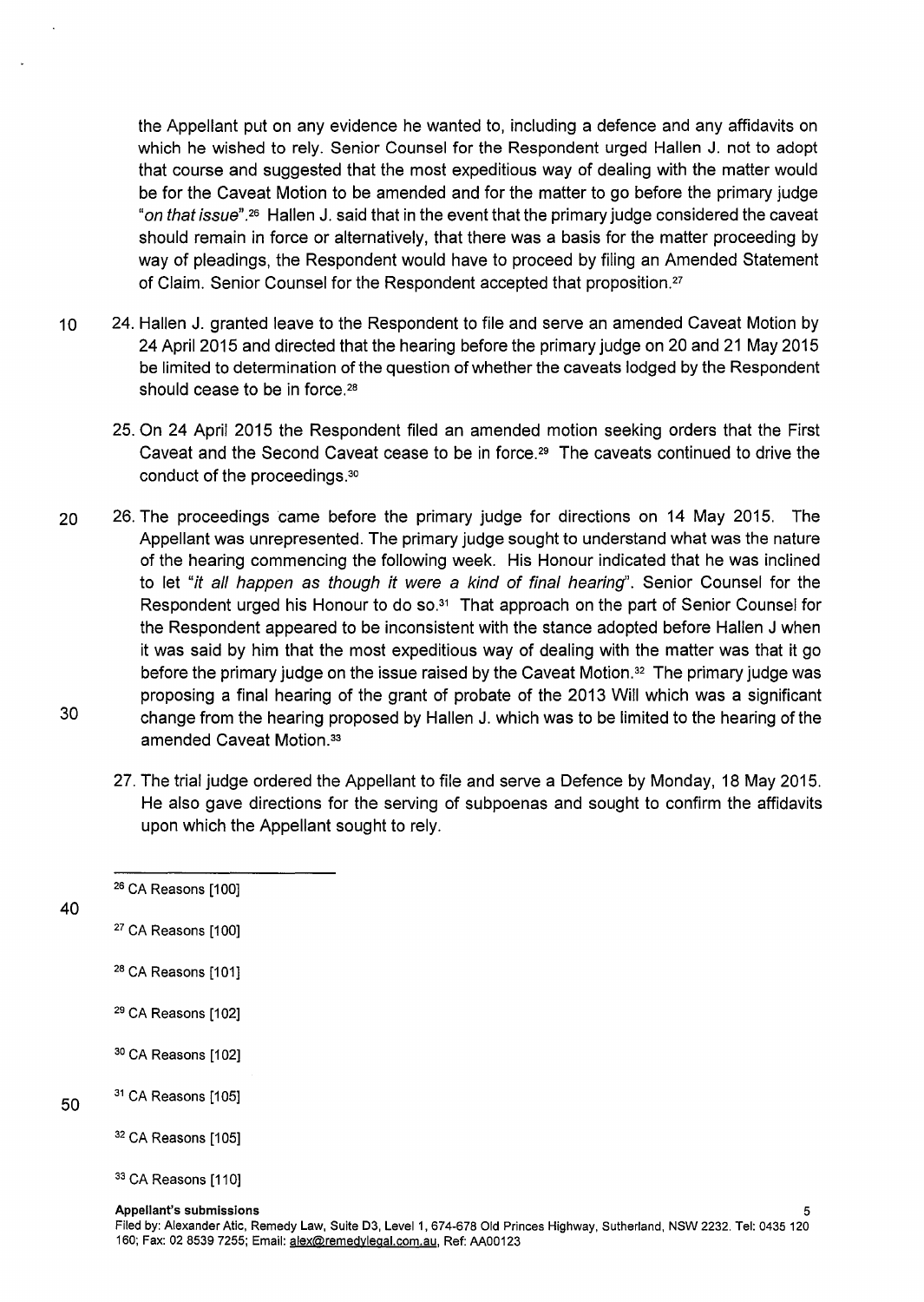- 28. The Appellant identified affidavits of 24 February 2014, 5 May 2015 and 13 May 2015. The primary judge directed the Appellant to serve any supplementary evidence on which he sought to rely no later than 18 May 2015.34
- 29. At the hearing commencing 20 May 2015 the Respondent was represented by Senior and Junior Counsel. The Appellant appeared in person. At the commencement of the hearing the primary judge granted the Respondent leave to file an Amended Statement of Claim which added the Appellant as the second defendant and claimed an order, for the first time, that the Appellant pay her costs. $35$  Up to that time the Appellant had not been joined as a 10 second defendant.<sup>36</sup> Prior to that he was a caveator against the grant of probate to the Respondent. <sup>37</sup>
	- 30. The primary judge delivered Reasons for Judgment ex tempore on 22 May 2015. The primary judge found that the Appellant did have standing to challenge the 2013 Will.<sup>38</sup> He ordered that probate of the 2013 Will should be granted to the Respondent in solemn form and ordered the Appellant to pay the Respondent's costs of the whole proceedings. <sup>39</sup>
- 31. The Appellant appealed to the New South Wales Court of Appeal on the basis that he had 20 been denied procedural fairness for the reasons set out below at paragraph 37 of these submissions.
- 32. The NSW Court of Appeal dismissed the appeal. Ward and Simpson JJA found that the Appellant was denied procedural fairness.<sup>40</sup> Simpson JA was not satisfied that a trial conducted in accordance with the rules of procedural fairness would not yield a different result. <sup>41</sup>Ward JA did not consider that the Appellant had been deprived of the possibility of a different result.<sup>42</sup> While Emmett AJA thought it was "a matter of some concern" that the nature of the proceedings had "*changed dramatically*" between the directions hearing before 30 Hallen J. on 23 April 2015 and the directions hearing before the primary judge on 14 May 2015 and there was a basis for "some disquiet as to the way proceedings were brought for
- 

40

<sup>37</sup> No Defence to the Amended Statement of Claim was filed. It appears to have been accepted that the Defence filed by the Appellant on 18 May 2015 would stand as a defence to the Amended Statement of Claim.

38 Primary judgment [21]. That finding was not the subject of a Notice of Contention in the NSW Court of Appeal.

<sup>39</sup> Primary judgment [88]

40 CA Reasons [9], [39]

50

<sup>41</sup> CA Reasons [38]

<sup>&</sup>lt;sup>34</sup> CA Reasons [107]

<sup>&</sup>lt;sup>35</sup> CA Reasons [112]

<sup>&</sup>lt;sup>36</sup> Primary judgment [2]

<sup>42</sup> CA Reasons [7]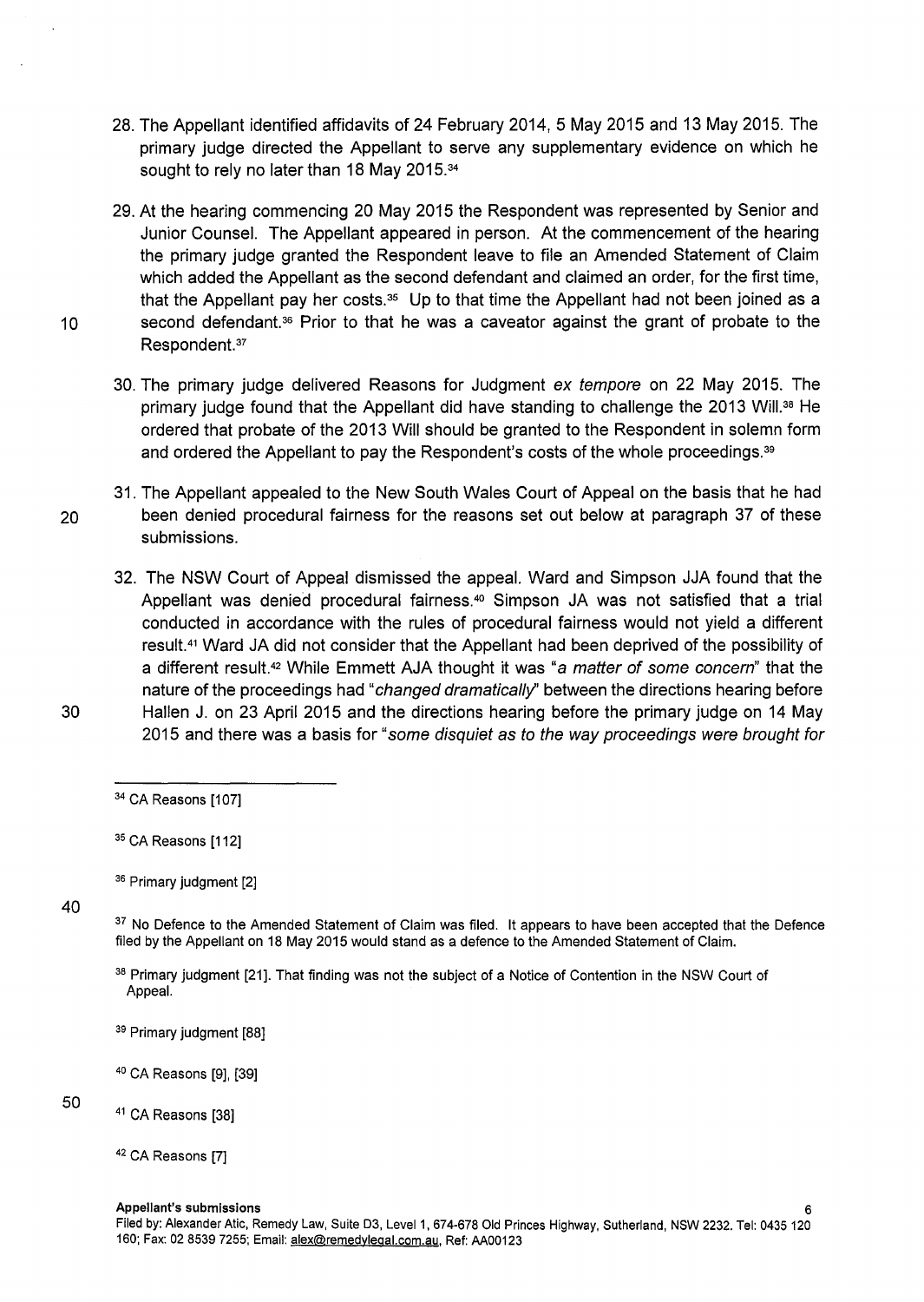hearing on a final basis", he did not consider that the circumstances were such that the Court of Appeal should uphold the Appellant's appeal.43

### **PART VI: ARGUMENT**

**Ground 1: Whether after unanimously finding that the appellant, a self-represented litigant, was denied procedural fairness, the NSW Court of Appeal should have ordered a new trial?** 

- 10 33. The NSW Court of Appeal should have ordered a new trial. Simpson JA considered there ought to be a new trial.<sup>44</sup> Ward JA reached a contrary conclusion and in doing so erred in her application of the test in Stead v State Government Insurance Commission (1986) 161 CLR 141 **("Stead')** in finding that notwithstanding the denial of procedural fairness, the appellant should be denied the relief sought. For his part, Emmett AJA did not engage with Stead but concluded the circumstances were such that the Court should not intervene.4s
	- 34. Ward JA erred for the following reasons:
		- a. In circumstances where the procedural fairness denied meant that matters of fact were not before the primary judge and therefore were not known, her Honour could not conclude that compliance with procedural fairness could not possibly have yielded a different result in the trial before the primary judge;
			- b. In the alternative, by not applying what has come to be referred to as the "forwardlooking" version of the test in Stead; and
			- c. Further, by not considering all bases of denied procedural fairness on which it was contended the outcome of the trial could have been different.
- 30 35. These submissions detail the nature of the procedural unfairness before addressing each of the above.

#### **The nature of the procedural unfairness**

- 36. Both Ward and Simpson JJA found that the Appellant was denied procedural fairness.46 While Emmett AJA made no explicit finding regarding such a denial, his Honour's "disquiet" and "concern" regarding the dramatic change in how the proceedings were brought on for hearing are not inconsistent with these findings of Ward and Simpson JJA.<sup>47</sup>
- 40

50

46 CA Reasons: Ward JA at [2], Simpson JA at [39]; see comments of "disquiet" by Emmett AJA at [116] and [122]-[124].

47 CA Reasons [124]; [116]

<sup>&</sup>lt;sup>43</sup> CA Reasons [116]

<sup>44</sup> CA Reasons [56]

<sup>45</sup> CA Reasons [124]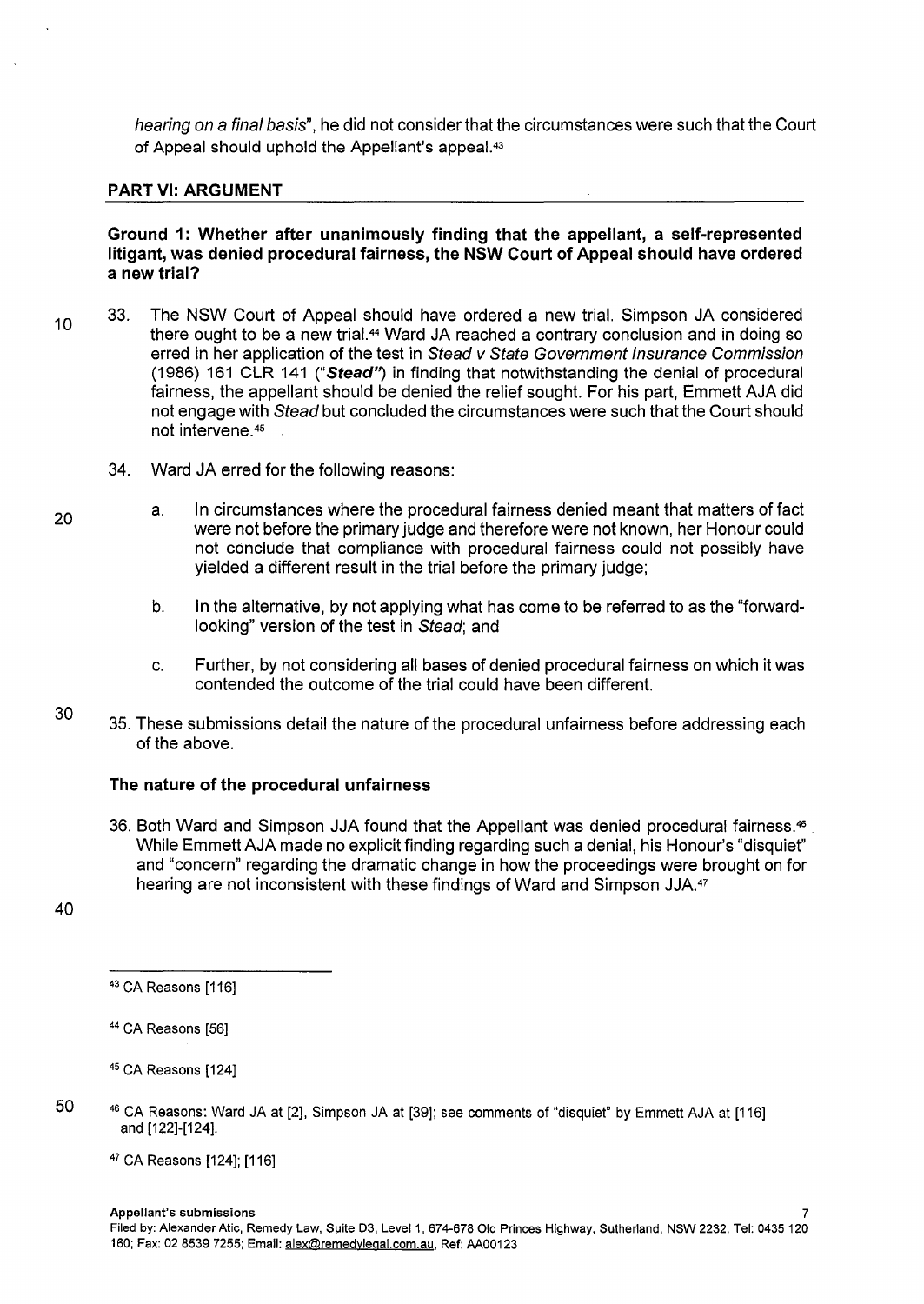- 37. lt is implicit from Ward JA's reasons that her Honour accepted all of the matters that the Appellant complained of, detailed by Simpson JA, and outlined in the Appellant's Notice of Appeal. 48 Specifically, these matters were that the primary judge had:
	- a. failed to allow the Appellant to rely on the affidavit of Daniel Francois Lemesle sworn 31 March 2014 (primary judgment at [30], [31] and [82]);
	- b. failed to adjourn the proceedings to allow Daniel Francois Lemesle be called as a witness to give evidence (primary judgment at [82]);
	- c. failed to adjourn the proceedings to allow the Appellant time to properly prepare for the hearing of the Amended Statement of Claim, prepare a defence, file evidence, give notice to witnesses, give notice to the Respondent to crossexamine witnesses and to become familiar with the rules and procedures of a hearing of a statement of claim (primary judgment at [42] and [43]);
	- d. failed to allow cross examination by the Appellant of Rachel Parseghian (primary judgment at [50]);
	- e. failed to adjourn the proceedings to allow the Appellant to obtain expert evidence in relation to the authenticity of the Deceased's signature (primary judgment at [69]);
- 20 f. failed to adjourn the proceedings to allow the Appellant to obtain expert evidence in relation to Michael Bradstreet's diary;
	- g. failed to adjourn the proceedings to allow the Appellant a reasonable time to issue subpoenas (primary judgment at [82]) and for the documents to have been produced to the court in relation to the subpoena issued to Dr Margaret Kearns, FOCUS Eye Centre filed 15 May 2015 (primary judgment at [79]);
	- h. ruled on objections to the Appellant's affidavit evidence (being the Affidavits of Homayoun Nobarani dated 24 February 2014 and 20 April 2015) without hearing argument from the Appellant.
- 30 38. The denials of procedural fairness occurred in circumstances where the Appellant had, on at least four occasions at the pre-trial directions hearing before Slattery J (on 14 May 2015), and on at least three occasions during the course of the hearing itself (which commenced on 20 May 2015), requested an adjournment.49 These requests included a request for time to obtain legal representation for the hearing. <sup>50</sup>
	- 39. The affidavit of Mr Lemesle was not admitted into evidence in circumstances where on at least four occasions the Appellant had indicated a desire to rely on that affidavit.<sup>51</sup>
	- 40. More generally, the above identified failures occurred against a backdrop where:
		- a. The Rules were designed to allow what are called 'interest suits' to be determined in advance of a final hearing of an application for a grant of probate.

10

40

<sup>&</sup>lt;sup>48</sup> CA Reasons at [7].

<sup>49</sup> Transcript of directions before Slattery J on 14 May 2015, T13/10-30; T17/44-50; T19/19-20; Transcript of hearing before Slattery J on 21 May 2015 at T91/29-40; T162; T167/33-50.

<sup>&</sup>lt;sup>50</sup> Transcript of references of directions hearings before Slattery J on 14 May 2015, T13/19-20.

<sup>&</sup>lt;sup>51</sup> Transcript of references of hearing before Slattery J on 20 May 2015 at T48/15-21; on 21 May 2015, T91/45-50; T116/30-45; T118/33-40; T119-121.

Filed by: Alexander Atic, Remedy Law, Suite 03, Level 1, 674-678 Old Princes Highway, Sutherland, NSW 2232. Tel: 0435 120 160; Fax: 02 8539 7255; Email: alex@remedylegal.com.au, Ref: AA00123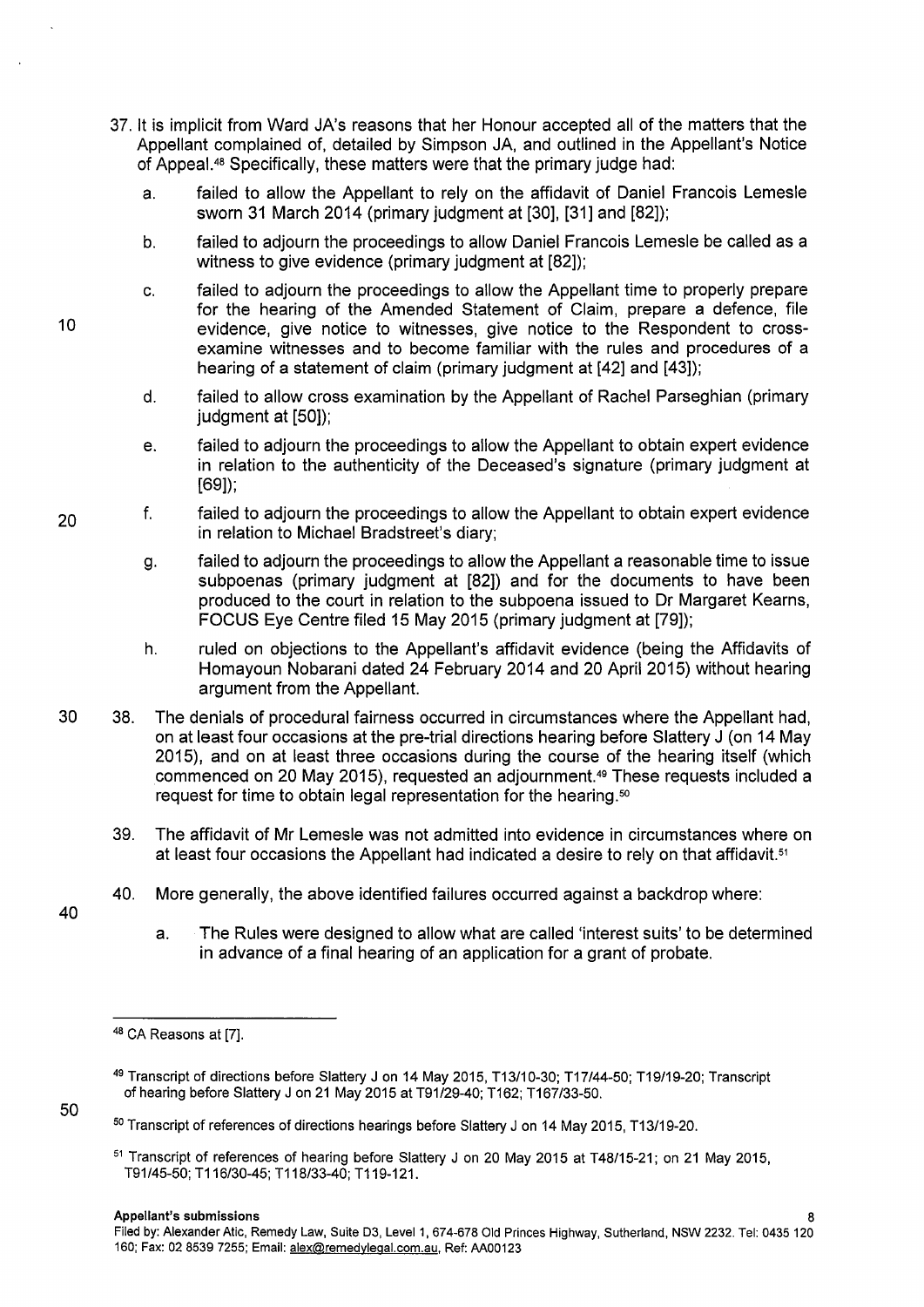- b. Consistent with the Rules, Hallen J had ordered that the hearing set to commence on 20 May 2015 was a hearing of the amended Caveat Motion. Specifically, the hearing of the amended Caveat Motion only required the Appellant to establish a prima facie case of invalidity of the 2013 Will.<sup>52</sup>
- c. While for the purpose of the amended Caveat Motion the Appellant as caveator was required to discharge the prima facie burden of invalidity,<sup>53</sup> the test was not a burdensome one.54
- d. The nature of the hearing and the standard and burden of evidence for the hearing had dramatically changed, just 4 working days prior to the hearing commencing.
- 41. Therefore, the nature of the legal test and evidentiary burden on the Appellant was significantly transformed when the hearing was changed to a fully contested trial concerning a grant of probate.

#### **The application of Stead by the NSW Court of Appeal**

#### **The test**

20 42. Of relevance to the question of whether a new trial should be ordered is the passage in Stead where the High Court said (at 145-146):

> The general principle applicable in the present circumstances was well expressed by the English Court of Appeal (Denning, Romer and Parker L.JJ.) in Jones v. National Coal Board (1957) 2 QB 55, at p 67, in these terms:

> > "There is one thing to which everyone in this country is entitled, and that is a fair trial at which he can put his case properly before the judge. ... No cause is lost until the judge has found it so; and he cannot find it without a fair trial, nor can we affirm it."

That general principle is, however, subject to an important qualification which Bollen J. plainly had in mind in identifying the practical question as being: Would further information possibly have made any difference? That qualification is that an appellate court will not order a new trial if it would inevitably result in the making of the same order as that made by the primary judge at the first trial. An order for a new trial in such a case would be a futility.

> For this reason not every departure from the rules of natural justice at a trial will entitle the aggrieved party to a new trial. By way of illustration, if all that happened at a trial was that a party was denied the opportunity of making submissions on a question of law, when, in the opinion of the appellate court, the question of law must clearly be answered unfavourably to the aggrieved party, it would be futile to order a new trial.

> Where, however, the denial of natural justice affects the entitlement of a party to make submissions on an issue of fact, especially when the issue is whether the evidence of a particular witness should be accepted, it is more difficult for a court of appeal to conclude that compliance with the requirements of natural justice could have made no difference. True it is

10

30

40

<sup>52</sup>Azzopardi v Smart (1992) 27 NSWLR 232, 238 (Powell J).

<sup>53</sup> Chew v Waddy; Estate Cowley (Unreported decision, Hodgson J, Supreme Court of New South Wales, 16 August 1996), BC9604174 at 5.

<sup>&</sup>lt;sup>54</sup> For example, in Mannow v Creagan; The Estate of Ludwig Mannow (Unreported decision, Powell J, Supreme Court of New South Wales, 19 June 1992), BC9201799) despite the affidavit evidence before the Court being inappropriate as to form, none of the deponents having been cross-examined and the judge being of the view that the evidence, as a whole, was (at 7) "tenuous and suspect", this was sufficient to discharge the onus of raising a "prima facie case".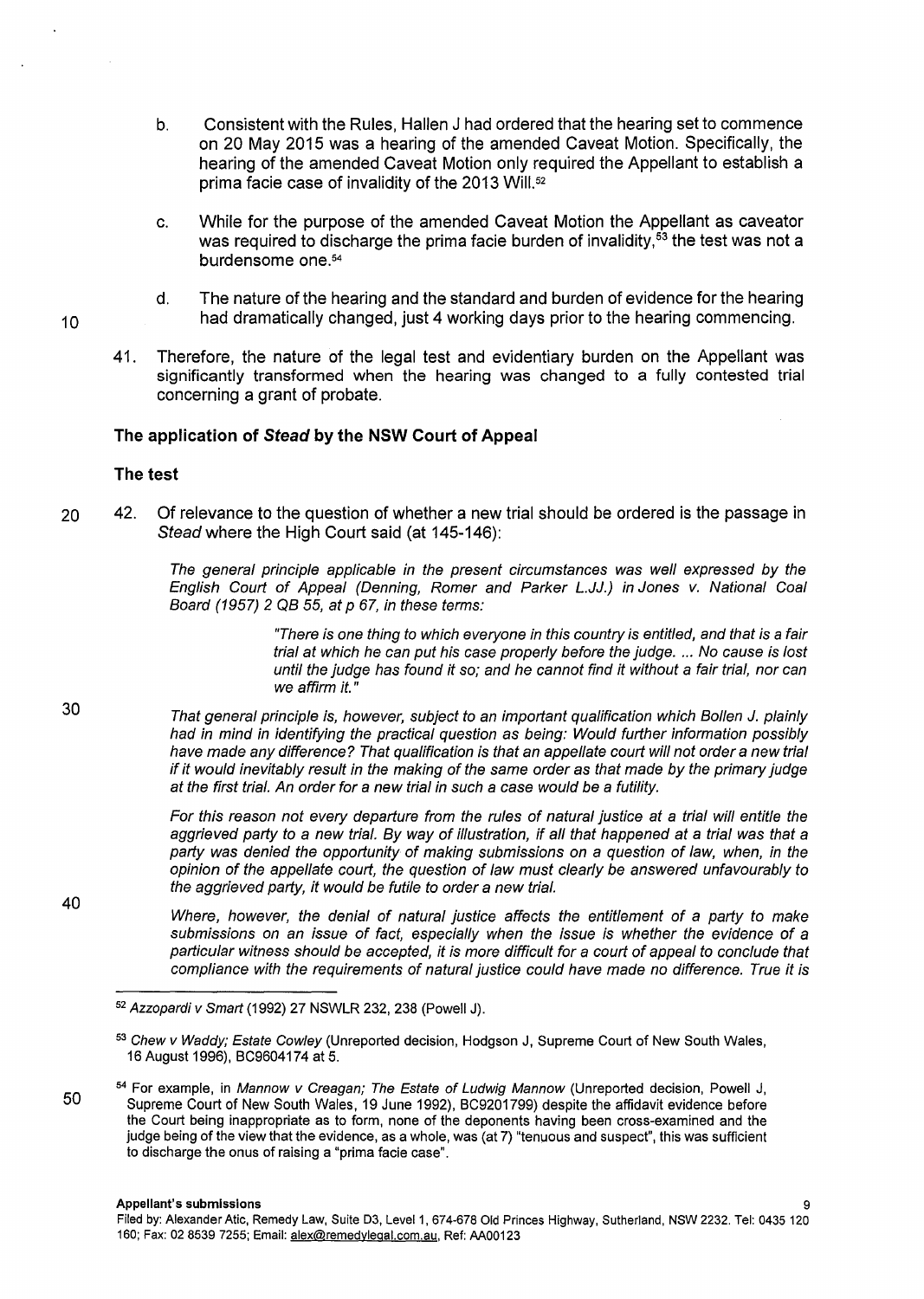that an appeal to the Full Court from a judgment or order of a judge is by way of rehearing and that on hearing such an appeal the Full Court has all the powers and duties of the primary judge, including the power to draw inferences of fact (Supreme Court Rules 0.58 rr.6 and 14). However, when the Full Court is invited by a respondent to exercise these powers in order to arrive at a conclusion that a new trial, sought to remedy a denial of natural justice relevant to a finding of fact, could make no difference to the result already reached, it should proceed with caution. It is no easy task for a court of appeal to satisfy itself that what appears on its face to have been a denial of natural justice could have had no bearing on the outcome of the trial of an issue of fact. And this difficulty is magnified when the issue concerns the acceptance or rejection of the testimony of a witness at the trial.

#### 10 **The scope and onus of the test**

- 43. Stead itself concerned a denied opportunity to make submissions on an issue of fact. The facts going to that issue were already in evidence before the trial judge. As is apparent from the above quoted passage, the Court in Stead cautioned that in such circumstances care needs to be taken and relief refused only if there is no possibility of a different outcome. In the circumstances of the Appellant's case where there was a plethora of facts which were not before the primary judge, that vigilance about which this Court spoke of in Stead inevitability leads to a result that it cannot be said there was no possibility of a different outcome.
- 20 44. In Etri v District Court of NSW [1996] NSWCA 174 counsel was denied the opportunity to make reference to facts that were not before a trial judge.<sup>55</sup> Simos AJA stated in those circumstances: " ... it is impossible to conclude that compliance with the rules of procedural fairness could have made no difference to the result". <sup>56</sup>The unknown facts giving rise to the impossibility referred to in *Etri* pails into relative insignificance when compared to the circumstances under present consideration.
	- 45. Having regard to the factors identified above at paragraph 37, the fact is, as stated by Simpson JA, the Appellant "...had virtually no opportunity to prepare or present his case".57 The procedural fairness denied to the Appellant was such that it is impossible to conclude that compliance could have made no difference to the result having regard to the facts which were not before the primary judge and which might have affected the significance of the facts which were before her Honour. Where as here, relevant facts were unknown the Court of Appeal was disabled from reaching a sound conclusion that a new trial could make no difference.<sup>58</sup> An appeal court cannot determine what is possible if it is lacking the different facts that need be considered. In those circumstances, a court of appeal is incapable of concluding that there is no possibility of a different outcome. lt follows that a respondent would fail to discharge its onus that a new trial would be futile. 5<sup>9</sup>
- 40

<sup>5</sup>8 Adopting words from Stead at [146]

<sup>55 (20</sup> December 1996, NSW Court of Appeal, BC9607771 (Etri), Simos AJA at pg 8, Giles AJA agreeing at pg 1).

<sup>56</sup> Etri at pg 9

<sup>57</sup> CA Reasons at [42]

<sup>59</sup> Stead at [147]; Minister for Immigration and Border Protection v WZARH [2015] HCA 40; (2015) 256 CLR 326 at [60] (Gageler and Gordon JJ); cf. Chaina v Alvaro Homes Pty Ltd (2008] NSWCA 353 at (29] (Basten JA, Giles JA agreeing at [1], Young CJ in Eq at [118]).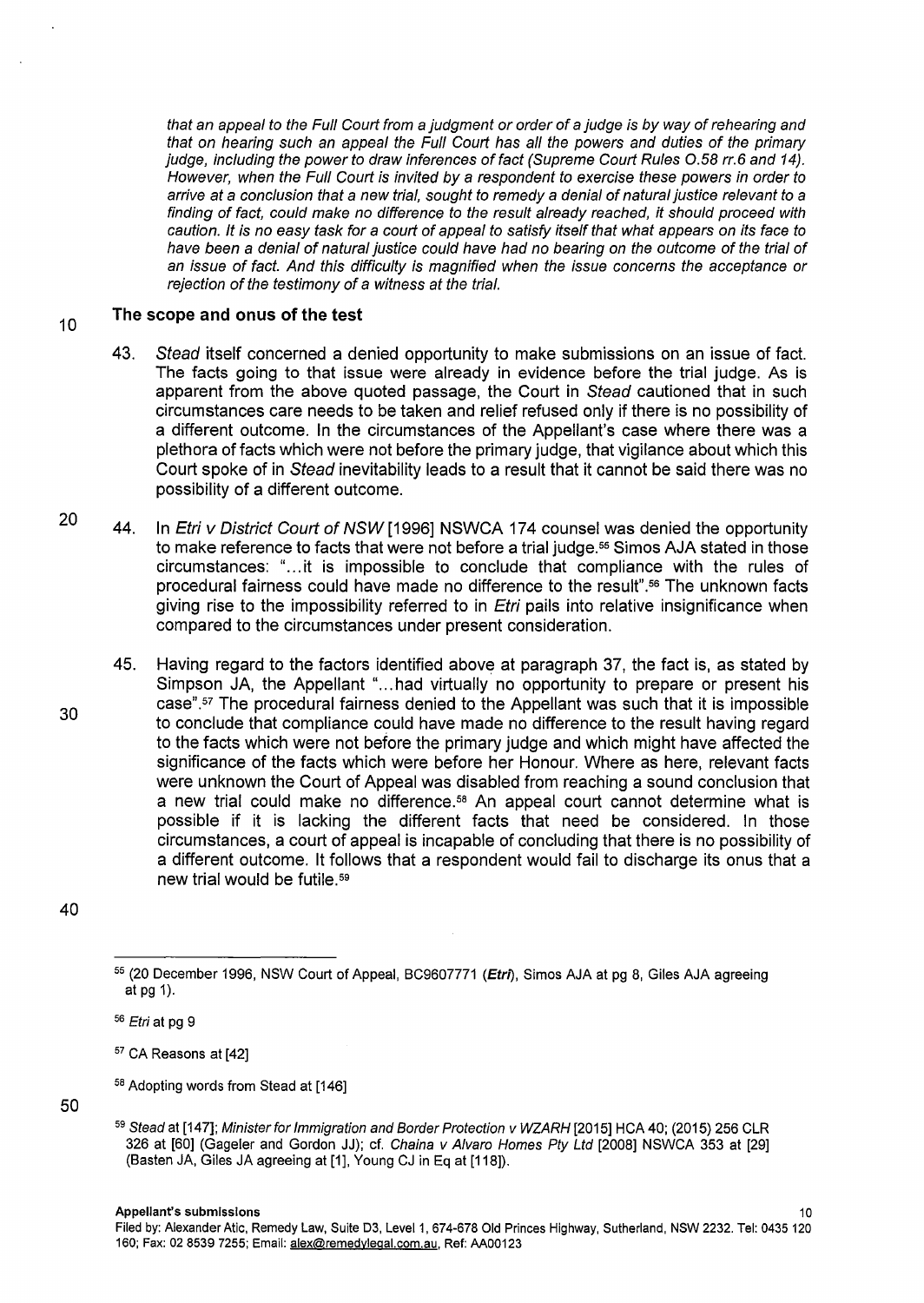46. In all events, the possibility and reality of appellate judicial opinions arriving at different results after undertaking the impressionistic exercise of determining whether a denial of procedural fairness could or could not possibly make a difference, necessitates the appellate court erring on the side of the relief sought so that the matter may be properly considered on remittal.<sup>60</sup>

# **The forward and backward-looking tests**

- 47. The test in Stead has been considered to raise two different approaches to determining whether a new trial should be ordered. First, a "backward looking test" that involves 10 consideration of whether a denial of procedural fairness would have made any difference to the actual result at the impugned hearing (Stead at 147). Second, a "forward looking test" that involves consideration of whether relief would be futile because a new hearing would inevitably result in the same order (Stead at 145).<sup>61</sup>
- 48. As stated by Merkel J in Giretti, "[a]lthough in most cases the answer will be the same, determining which of the two approaches is the correct one, may involve an important issue of principle".62 In his Honour's view, the issue was framed in Stead in terms of whether an order for a new trial will inevitably result in the making of the same order, rather than whether procedural fairness would have made a difference to the result of 20 the impugned hearing.63
	- 49. Since Stead, both the backward and forward-looking tests have been applied by courts.<sup>64</sup>
	- 50. As detailed above, Simpson JA found in favour of the Appellant. Specifically, at par [38] her Honour considered the forward-looking version of the test in Stead and concluded it did not assist the Respondent.
- 51. In contrast, Ward JA appears to have applied the backward-looking test. This is clear from the reference to "would have" in par [3] and par [8] of her reasons. In paragraph [8] 30 her Honour's reasons focus on the evidence of Michael Bradstreet and whether the affidavit of Mr Lemesle, if allowed, would raise a genuine doubt about the validity of the 2013 Will.65 Her Honour does not appear to have considered the other instances of

62 Giretti at 176 (Merkel J), see also Lindgren J at [165].

<sup>63</sup> Giretti at 510.

50 <sup>64</sup> See Lee v Minister for Immigration & Citizenship [2007] FCAFC 62; (2007) 159 FCR 181 for an example of the application of a forward-looking test and Kaur v Minister for Immigration and Anor [2016] FCCA 1730 for consideration of cases applying a backward-looking test.

<sup>60</sup> Re Refugee Review Tribunal; ex parte Aala (2000) 204 CLR 82 at 88-89 per Gleeson CJ, 109-110, 116-117 per Gaudron and Gummow JJ, 130-132 per Kirby J, 144 per Hayne J & 153-158 per Callinan J; Wu v Minister for Immigration and Multicultural and Indigenous Affairs (2002) 123 FCR 23 at 33-36; Federal Commissioner of Taxation v La Rose (2003) 129 FCR 494 at 513; WAFV of 2002 v Minister for Immigration 40 and Multicultural and Indigenous Affairs (2003) 132 FCR 280 at 283, 289-290; Lu v Minister for Immigration and Multicultural and Indigenous Affairs (2004) 141 FCER 346 at 352, 360-361 & 369.

<sup>&</sup>lt;sup>61</sup> Lourey v Legal Profession Complaints Committee [2012] WASCA 112 at [112] (Murphy JA, Pullin JA agreeing at [1], Buss JA agreeing at [22]); see also Giretti v Commissioner of Taxation (1996) 70 FCR 151 (Giretti) at 164-165 (Lindgren J, Jenkinson J agreeing at 152) and at 175-177 (Merkel J).

<sup>&</sup>lt;sup>65</sup> CA Reasons at par [8]

Appellant's submissions 11

Filed by: Alexander Atic, Remedy Law, Suite D3, Level 1, 674-678 Old Princes Highway, Sutherland, NSW 2232. Tel: 0435 120 160; Fax: 02 8539 7255; Email: alex@remedylegal.com.au, Ref: AA00123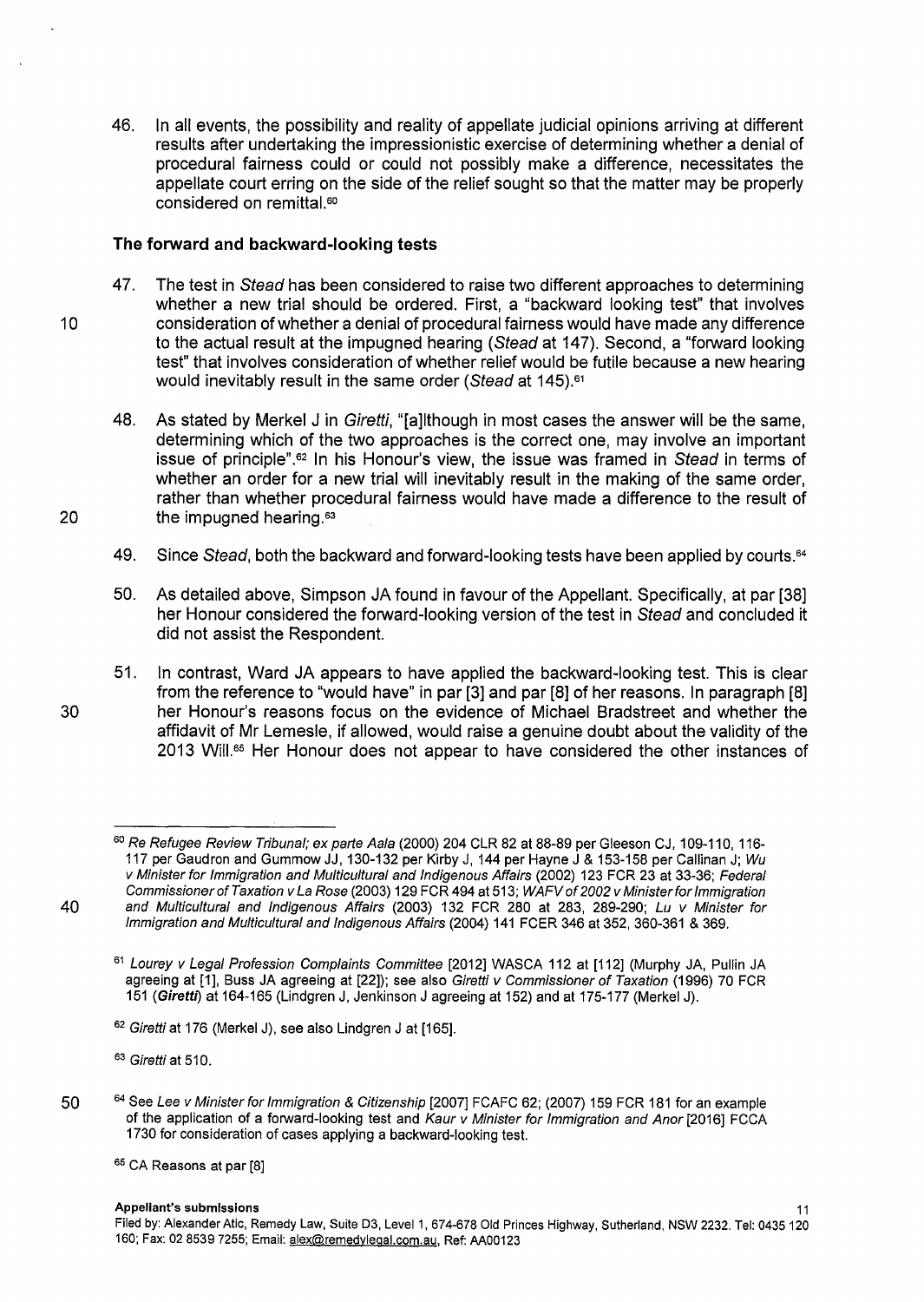procedural fairness that were denied and their possible effect on the outcome. Further, her Honour has not considered the shifting onus in probate.<sup>66</sup>

52. There is scope for operation of both the forward-looking and backward-looking tests. In the context of the Appellant's case the test to be applied is a forward-looking test.

#### **The application of the test**

- 53. A forward-looking test should be applied for the nature of the procedural fairness that was denied relates to the *preparation*, as much as the conduct, of the hearing. It is <sup>1</sup>o nonsensical, in the present circumstances to hypothesise whether a denial of procedural fairness would have made any difference to the actual result at the impugned hearing. This is because, but for the denied procedural fairness, the hearing would not have been conducted when it was, having the nature that it did, without the opportunity to gather evidence, the nature of which is unknown.
	- 54. In essence, when the procedural fairness that is denied includes matters in the lead up to the hearing, the forward-looking test should be applied. Ward JA's failure to consider the forward-looking test was an error.
- 20 55. Irrespective of which view of the test in Stead is adopted, it would appear uncontroversial that the counterfactual (past or present) entails consideration of a hypothetical devoid of the procedural fairness that was denied. lt therefore follows that application of either test requires consideration of what would occur/would have occurred if the aspects constituting a denial of procedural fairness had not taken place.
	- 56. As indicated earlier, the Appellant submits the onus for satisfying the Court that there would be no difference, lies with the Respondent.<sup>67</sup>
- 57. In her reasons, Simpson JA had regard to various aspects of the matters complained of 30 in the Appellant's Notice of Appeal, including the circumstances around the change in the nature of the hearing, the absence of Ms Rachel Parseghian for cross examination, and, earlier, the affidavit of Mr Lemesle.<sup>68</sup>
	- 58. Further, her Honour noted that although the Appellant's interest in the application for the grant of probate was limited, there was a public interest component in the resolution of the doubts raised by Mr Lemesle's affidavit as to the validity of the 2013 Will. This reflects the fact that in challenging the proceedings the Appellant represents not just himself, but a class of beneficiaries from the Deceased's earlier wills.
- 40 59. In contrast, Ward JA's reasoning only had regard to Mr Lemesle's affidavit without reference to the other matters which she implicitly accepted at par [7] were instances of denied procedural fairness. The failure to consider individually and cumulatively the effect of these matters on the possible outcome was an erroneous application of the principles in Stead.

<sup>66</sup> Bailey v Bailey (1924) 34 CLR 558; Fulton v Andrew (1875) LR 7 HL 448.

<sup>67</sup> Stead at [147]; Minister for Immigration and Border Protection v WZARH [2015] HCA 40; (2015) 256 CLR 326 at [60] (Gageler and Gordon JJ); cf. Chaina v Alvaro Homes Pty Ltd [2008] NSWCA 353 at [29] (Basten JA, Giles JA agreeing at [1], Young CJ in Eq at [118]).

<sup>&</sup>lt;sup>68</sup> CA Reasons at par [15], [32], [40] and [41]

Appellant's submissions and the contract of the contract of the contract of the contract of the contract of the contract of the contract of the contract of the contract of the contract of the contract of the contract of th

Filed by: Alexander Atic, Remedy Law, Suite D3, Level 1, 674-678 Old Princes Highway, Sutherland, NSW 2232. Tel: 0435 120 160; Fax: 02 8539 7255; Email: alex@remedyleqal.com.au, Ref: AA00123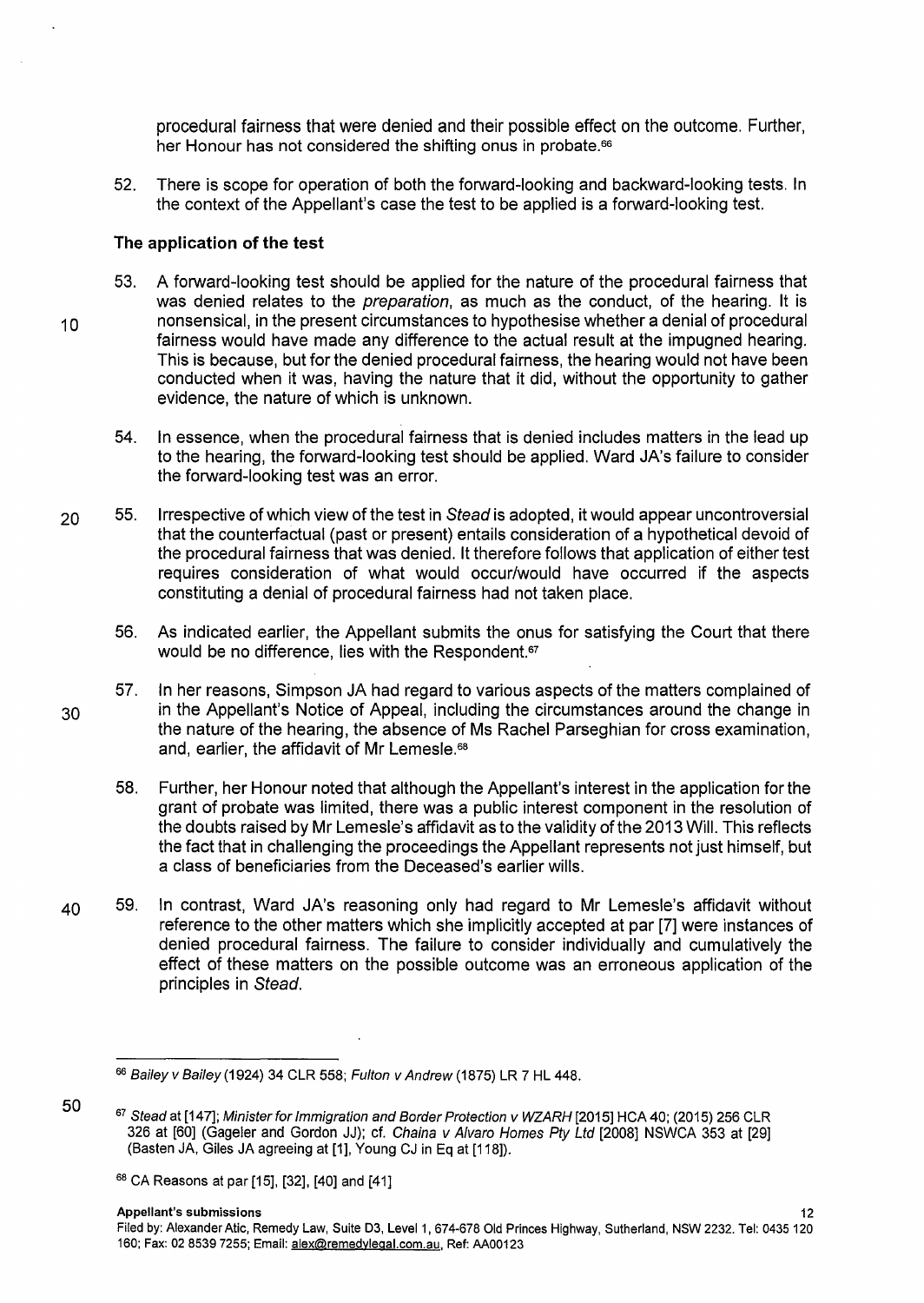- 60. Moreover, her Honour considered at par [8] whether the "plethora of matters" raised by the Appellant as to the validity of the 2013 Will were capable of meeting "the clear evidence of the deceased's solicitor''. This failed to account for the fact that, but for the denial of procedural fairness, the hearing would have been different in nature and the onus would not have required more than raising a prima facie doubt. lt also did not account for the fact that even at a hearing of the grant of probate issue, the affidavit of Mr Lemesle would have sufficed to upset the presumption of regularity, thereby altering the onus to the Respondent in any event.
- 61. lt follows that both in the matters considered and the manner of consideration Ward JA 10 erred in applying Stead. In all of the circumstances, Ward JA's conclusion that the denied procedural fairness could not possibly have made a difference was grounded on speculation of incomplete factors.

#### **Conclusion on Ground 1**

- 62. lt was not possible given the nature of the denials of procedural fairness, for Ward JA to conclude there was no possibility of a different outcome.
- 63. The nature of the procedural fairness denied required an application of the forward-20 looking test, to properly take account of the changes in the preparation of the hearing at any re-trial. Ward JA erred in not applying the forward-looking test of Stead.
	- 64. Consideration of the question posed by this Ground of Appeal must take into account each of the aspects that were established and found to constitute a denial of procedural fairness. Ward JA failed to consider all these aspects in the particular case.
- 65. Having regard to all the relevant considerations, the Appellant submits that but for the procedural unfairness, amongst other things, the nature of a re-hearing would be limited to the hearing of the amended Caveat Motion, such that the affidavit of Mr Lemesle 30 would satisfy the Appellant's onus.
	- 66. In the alternative, the hearing on the grant of probate issue would be conducted in circumstances where the Appellant would have been afforded the opportunity to prepare evidence for the hearing and obtain legal representation.
	- 67. On any view, this is not a case where notwithstanding the denied procedural fairness the result is obvious from the start. The caution expressed by Megarry J in John v Rees [1970] Ch 345 at 402 is pertinent:
- 40 As everybody who had anything to do with the law well knows, the path of the law is strewn with examples of open and shut cases which, somehow, were not; of unanswerable charges which, in the event, were completely answered; of inexplicable conduct which was fully explained; of fixed and unalterable determinations that, by discussion, suffered a change.
	- 68. The Appellant is entitled to natural justice and a new trial according to law. Ward JA erred in finding otherwise.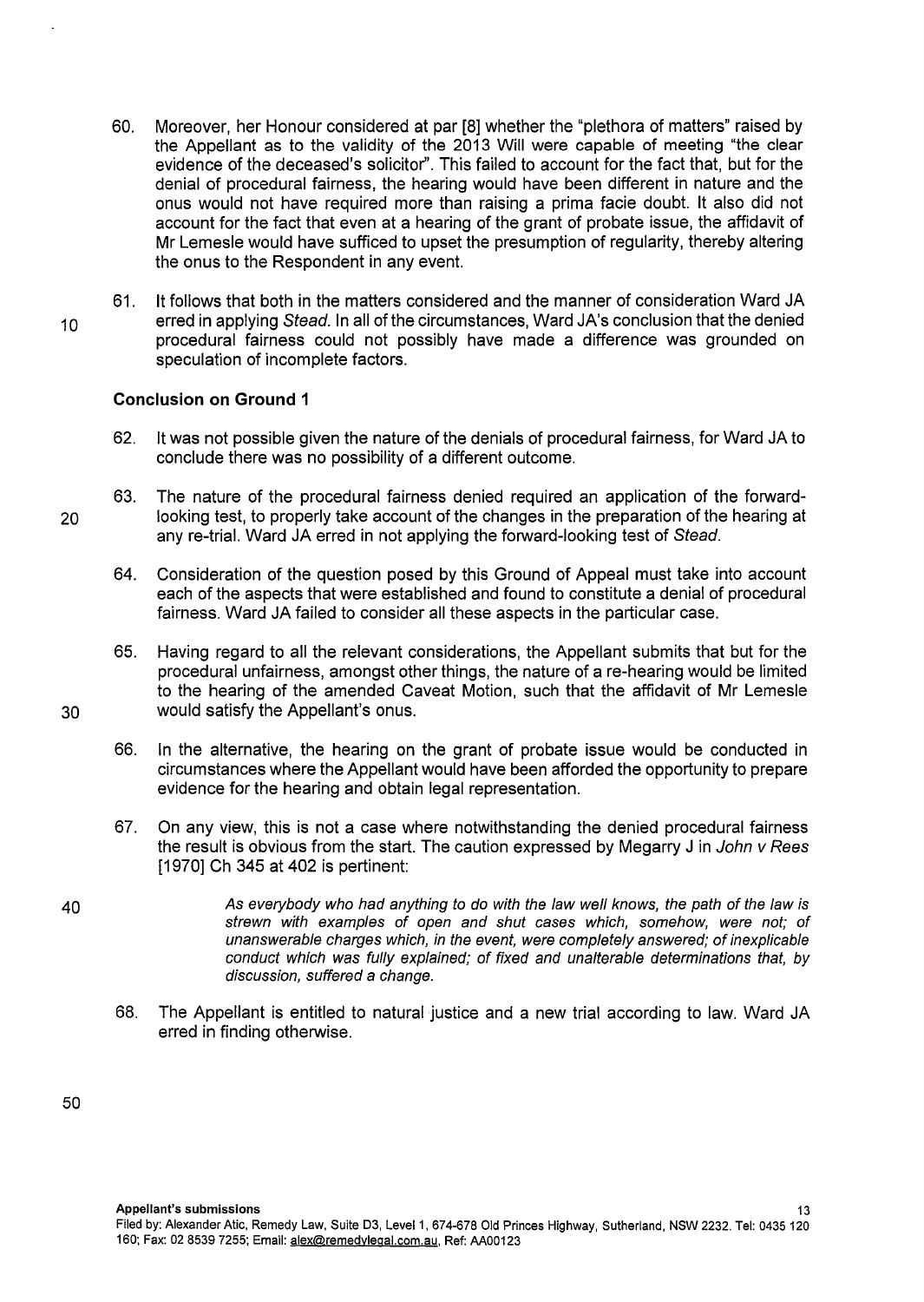# **Ground 2: What interest must a beneficiary under a prior will show in order to challenge a grant of probate?**

- 69. The Respondent had raised at trial that the Appellant had no standing to challenge the 2013 Will. The trial judge found the Appellant had standing<sup>69</sup>. Ward JA considered that the Appellant had standing<sup>70</sup> while Simpson JA referred to the standing the Appellant had to change the Will.<sup>71</sup> The question of the Appellant's standing was not a matter in issue in the Appellant's appeal to the NSW Court of Appeal.
- 70. Despite 'standing' not being the subject of the appeal and no Notice of Contention having 10 been filed by the Respondent, Emmett AJA considered that "[a]n important question..." is whether the Appellant had any valid interest in the validity of the 2013 Will<sup>72</sup>. It is not clear whether his Honour's remarks were directed to the Appellant's standing or perhaps a reference tor. 51.53 Uniform Civil Procedure Rules 2005 (NSW) **("UCPR').** On either basis Emmett AJA seems to suggest the limited monetary value of the Appellant's legacy in the jewellery and share in personal effects meant that the Appellant did not have a valid interest.
	- 71. Emmett AJA reasoning does not engage with two important considerations:
	- a. that in probate litigation the Appellant represents a class of people; and
		- b. that the substantial wrong or miscarriage referred to in r.51.53 UCPR goes beyond the Appellant's interest in the estate.
	- 72. Turning to the first of those considerations. Probate litigation has always been interest litigation. A party seeking to challenge a Will, obtain a benefit in a construction or rectification suit is required to show they have an interest in the litigation<sup>73</sup>.
- 73. Once probate litigation has commenced, interested parties who are affected by the 30 outcome are required to be served with relevant notices of the proceedings<sup>74</sup>. That party can then elect to participate in the litigation or remain a non-party. If the party elects not to participate they do not forgo their interest in the estate but they are bound by the decision<sup>75</sup>.
	- 74. Although Emmett AJA refers to the compromise with the League<sup>76</sup>, he overlooks the difference between electing to no longer take part in the litigation and forgoing their

40 7° CA Reasons [8]

<sup>71</sup> CA Reasons [34]

- <sup>72</sup>CA Reasons [120] and [124]
- <sup>73</sup> Re Devoy; Fitzgerald and Pender v Fitzgerald [1943] St R Qd 137
- <sup>74</sup> See for example the Rules, r.78.42
- 50
- <sup>75</sup> Young v Holloway [1895] P 87 Probate Division at [89]
- 76 CA Reasons [81], [120] and [124]

<sup>69</sup> Primary judgment [21].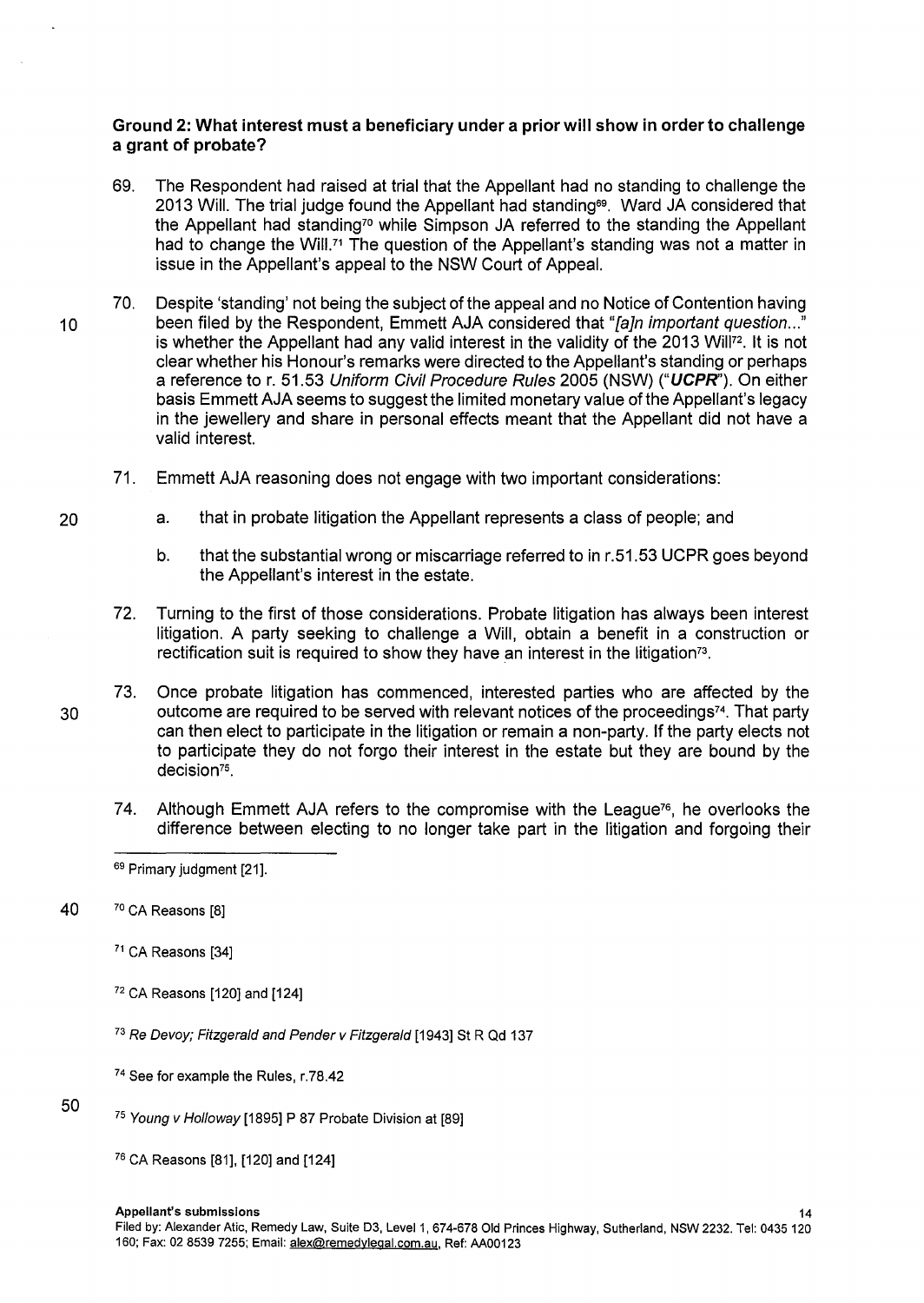interest in the estate. The orders entered between the Respondent and League reflect the League electing not to participate any further in the litigation<sup>77</sup>. There is no evidence to suggest the "resolution or compromise" meant that in the event the Appellant is successful that the League would not take their share of the estate under an earlier will.

- 75. Under the 2004 Will there is reference to 24 other potential beneficiaries including the League. If the Appellant is successful, each beneficiary may take their respective entitlements.
- 76. Given the way the hearing was approached the Appellant never filed a Cross Claim 10 propounding either the potential lost Will<sup>78</sup> or the informal 2004 Will<sup>79</sup>. At the hearing he represented a class of people who would have benefited by the Court pronouncing against the 2013 Will either under the 2004 Will or otherwise.
	- 77. Parties with an interest in the litigation will often elect not to join for a variety of reasons. Cost implications is one. Commonly, another party is already pursuing relief and there is no need for there then to be 2 or 24 parties actively seeking the same relief. The Appellant in effect represents those 24 parties.
- 78. If the Court limits this class approach, then it will potentially require all interested parties 20 to join the litigation. The length of trials and costs to estates of such an approach would be counter-productive.
	- 79. Turning to the second point, the r.51.53 UCPR*80* provides the court must not in certain circumstances, order a re-trial unless a substantial wrong or miscarriage has been occasioned. Emmett AJA makes no reference to the rule but his finding<sup>81</sup> that there is no basis had been established for a new trial perhaps was meant to be an engagement of the rule.

80. His Honour may have been inferring that as the Appellant's interest in the estate is of 30 limited monetary value no substantial wrong or miscarriage occurred. There are at least three reasons why in the circumstance of this case such reasoning fails.

81. Firstly, the substantial wrong is a document which the Deceased may not have intended to be her last will and testament has been admitted to probate in solemn form. Reference is made in the case law of the public interest in seeing that the last will of a free and capable testator is recognised and enforced. lt is often said that, in a sense, the decision in such a suit operates in rem and binds all the world $82$ .

<sup>77</sup> Consent Minute of Judgment, NSWCA Blue Book, pg. 148.

<sup>78</sup> CA Reasons at [19]

<sup>&</sup>lt;sup>79</sup> The 2004 Will only has one witness, George Kaloudis. Notwithstanding the Appellant could propound the Will as an informal Will.

<sup>80</sup> UCPR, r.51.53

 $81$  CA Reasons at [124]

<sup>82</sup> Gray v Hart: Estate of Harris (No 2) [2012] NSWSC 1562 at [5] (White J). As to the decree being binding on all 50 the world, see Concha v Concha (1886) 11 App Cas 541 at 551-552 and 571-572 and Beards/ey v Beards/ey [1899]1 QB 746.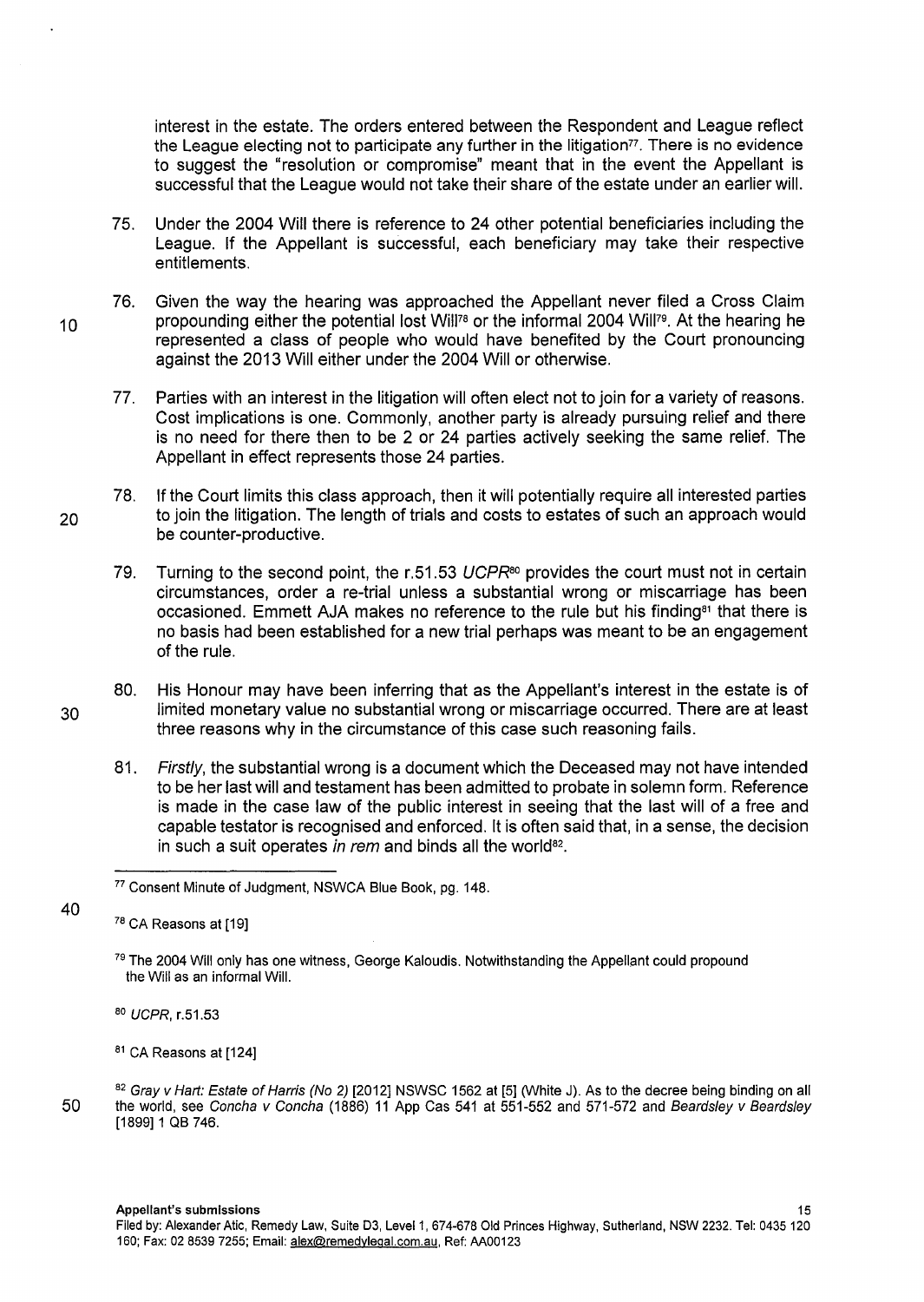- 82. Secondly, if a monetary value is the key to a fair trial when is a person entitled to procedural fairness? When their interest in the litigation is \$50, \$100 or \$100,000? The monetary value of the interest should be irrelevant to the question of substantial wrong or miscarriage. In this case, monetary consideration for the Appellant might be modest but not infrequently personal effects of a deceased cannot have a price. This should not have denied the Appellant a procedurally fair trial.
- 83. Thirdly, the approach did not take into account that in a new trial it is not just the Appellant's interest in the estate, but the class of persons affected. As such, the <sup>1</sup>o monetary amount in issue is the whole value of the estate not just the Appellant's personal interest.

# **Conclusion on Ground 2**

- 84. If Emmett AJA is correct, probate litigation will potential require all beneficiaries to join into the litigation rather than allowing the class approach. lt is the Appellant's submission that if the approach of Emmett AJA is adopted then it would lengthen trial times and increase costs.
- 20 85. The current case law should not be disturbed, Emmett AJA erred.

# **PART VII: CONSTITUTIONAL PROVISIONS, STATUTES AND REGULATIONS**

- a. Supreme Court Rules 1970 (NSW), r. 78.
- b. Probate and Administration Act 1898 (NSW) s.144.
- c. Uniform Civil Procedure Rules 2005, r.51.53.
- 30 d. Succession Act 2006 (NSW), s.6, 8.

# **PART VIII: ORDERS**

- 86. The Appellant seeks the following orders:
	- a. That the orders of the New South Wales Court of Appeal of 5 June 2017 be set aside.
- $40$  b. That in lieu thereof, the appeal be allowed.
	- c. That the orders made by Slattery J on 22 May 2015 be set aside.
	- d. That the proceedings be remitted to the Equity Division of the Supreme Court of New South Wales for a new trial.
	- e. That the respondent pay the appellant's costs of and incidental to the trial and of the appeal in the Court of Appeal, and of the application for special leave to appeal and of this appeal.